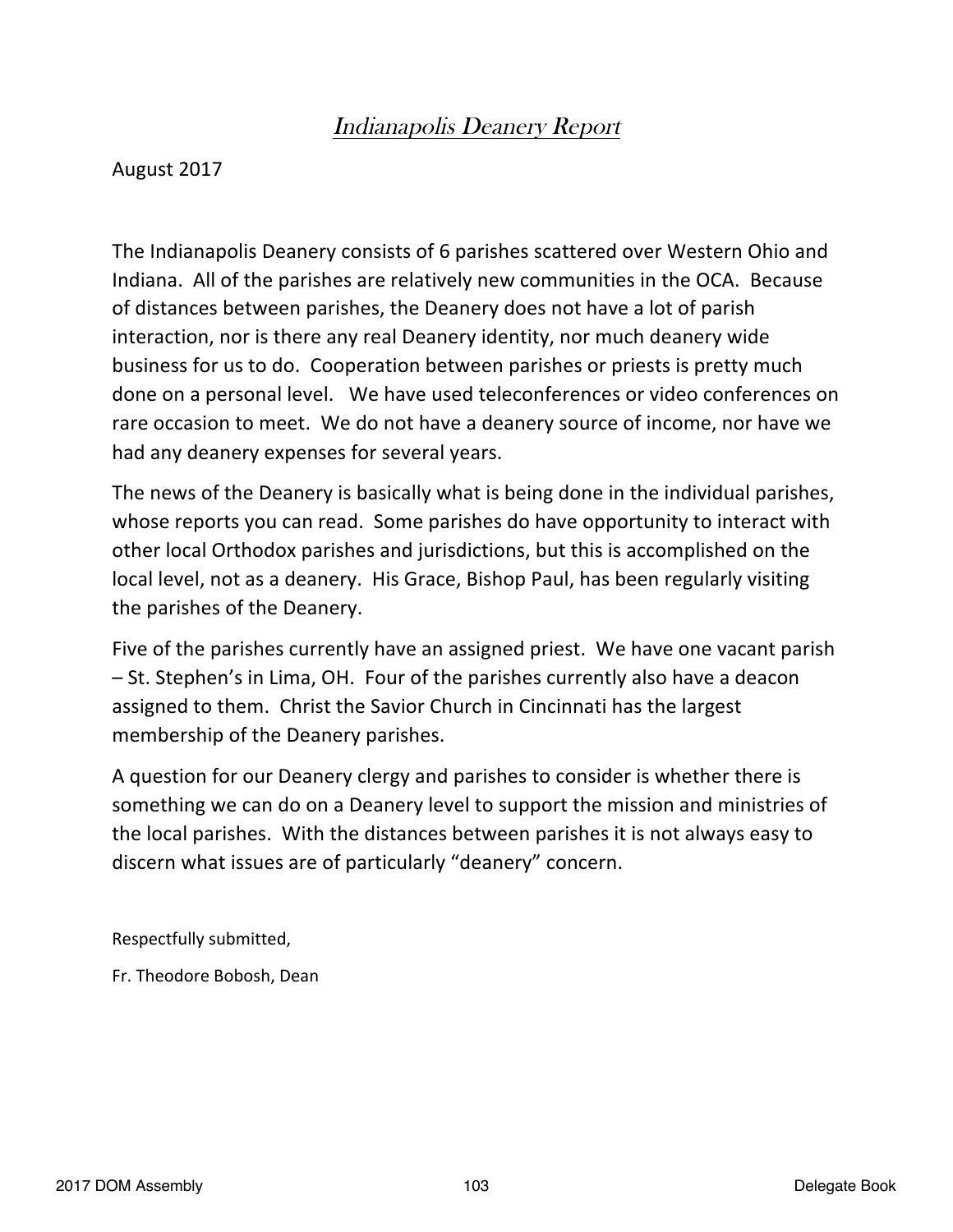| <b>Parish Name and Address</b>                                                                                                                    | Photo |
|---------------------------------------------------------------------------------------------------------------------------------------------------|-------|
| <b>Christ the Savior/Holy Spirit Orthodox Church</b>                                                                                              |       |
| <b>Clergy</b>                                                                                                                                     |       |
|                                                                                                                                                   |       |
| Very Rev. Steven C. Kostoff<br>Deacon Paul Gansle                                                                                                 |       |
| <b>Committees/Societies</b>                                                                                                                       |       |
|                                                                                                                                                   |       |
| Parish Council                                                                                                                                    |       |
| Fellowship Founders Committee                                                                                                                     |       |
| St. Katherine Society                                                                                                                             |       |
| <b>Since September 2016</b>                                                                                                                       |       |
| <b>Highlights of Top Three Activities</b>                                                                                                         |       |
| 40th anniversary celebration of the parish<br>Summer Bible Study of JN. 13-21<br>Major renovation of church hall                                  |       |
| Outreach and Charitable Activities                                                                                                                |       |
| Kairos Prison Ministry<br>Food Pantry<br>Annual Full Sponsorship of child in Guatemala<br>Hot meal preparation and serving at City Gospel Mission |       |
| Major Challenges Faced                                                                                                                            |       |
| Transience – people in and out of the Cincinnati area<br>"Battle of the Calendars"                                                                |       |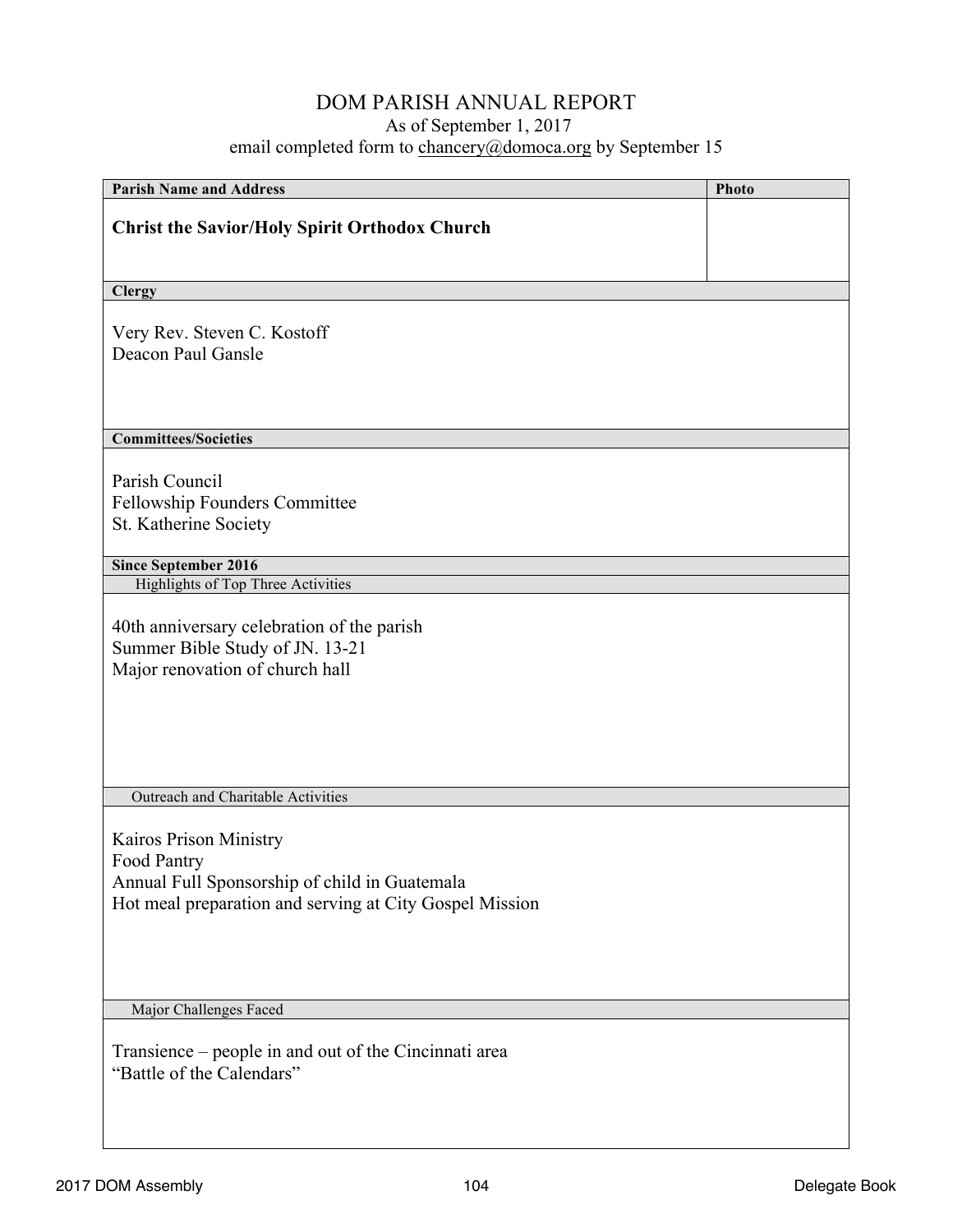#### **Upcoming Special Events/Anniversaries - September 2017 to August 2018**

Ordination to the diaconate of Reader Johnothon Sauer Lenten retreat

|                                                             | As of<br>September 1,<br>2015                       | As of<br>September 1,<br>2016                       | As of<br>September 1,<br>2017                       |
|-------------------------------------------------------------|-----------------------------------------------------|-----------------------------------------------------|-----------------------------------------------------|
| <b>Supporting Membership Count</b>                          | 136                                                 | 145                                                 | 143                                                 |
|                                                             | September<br><b>2014 thru</b><br><b>August 2015</b> | September<br><b>2015 thru</b><br><b>August 2016</b> | September<br><b>2016 thru</b><br><b>August 2017</b> |
| <b>Average Sunday Divine Liturgy</b><br><b>Attendance</b>   | 115                                                 | 120                                                 | 125                                                 |
| <b>Average Sunday Divine Liturgy</b><br><b>Communicants</b> | 90                                                  | 100                                                 | 100                                                 |
| <b>Average Saturday Vigil/Vespers</b><br><b>Attendance</b>  | 15                                                  | $15 - 20$                                           | $15 - 20$                                           |
| <b>Number of Catechumens</b>                                | $\overline{4}$                                      | 5                                                   | $\overline{4}$                                      |
|                                                             | September<br><b>2014 thru</b><br><b>August 2015</b> | September<br><b>2015 thru</b><br><b>August 2016</b> | September<br><b>2016 thru</b><br><b>August 2017</b> |
| <b>Baptisms</b>                                             | $\overline{4}$                                      | $\overline{4}$                                      | $\overline{4}$                                      |
| <b>Funerals</b>                                             | $\overline{2}$                                      | $\mathbf{1}$                                        | $\boldsymbol{0}$                                    |
| <b>Marriages</b>                                            | $\overline{2}$                                      | $\overline{2}$                                      | 1                                                   |
| <b>Receptions into Orthodoxy</b>                            | 4                                                   | $\overline{4}$                                      | 3                                                   |
| <b>Church School/Number Enrolled</b>                        | 75                                                  | 75                                                  | 78                                                  |
| <b>Adult Education/Number</b><br>Participating              | 25                                                  | 25                                                  | $25 - 30$                                           |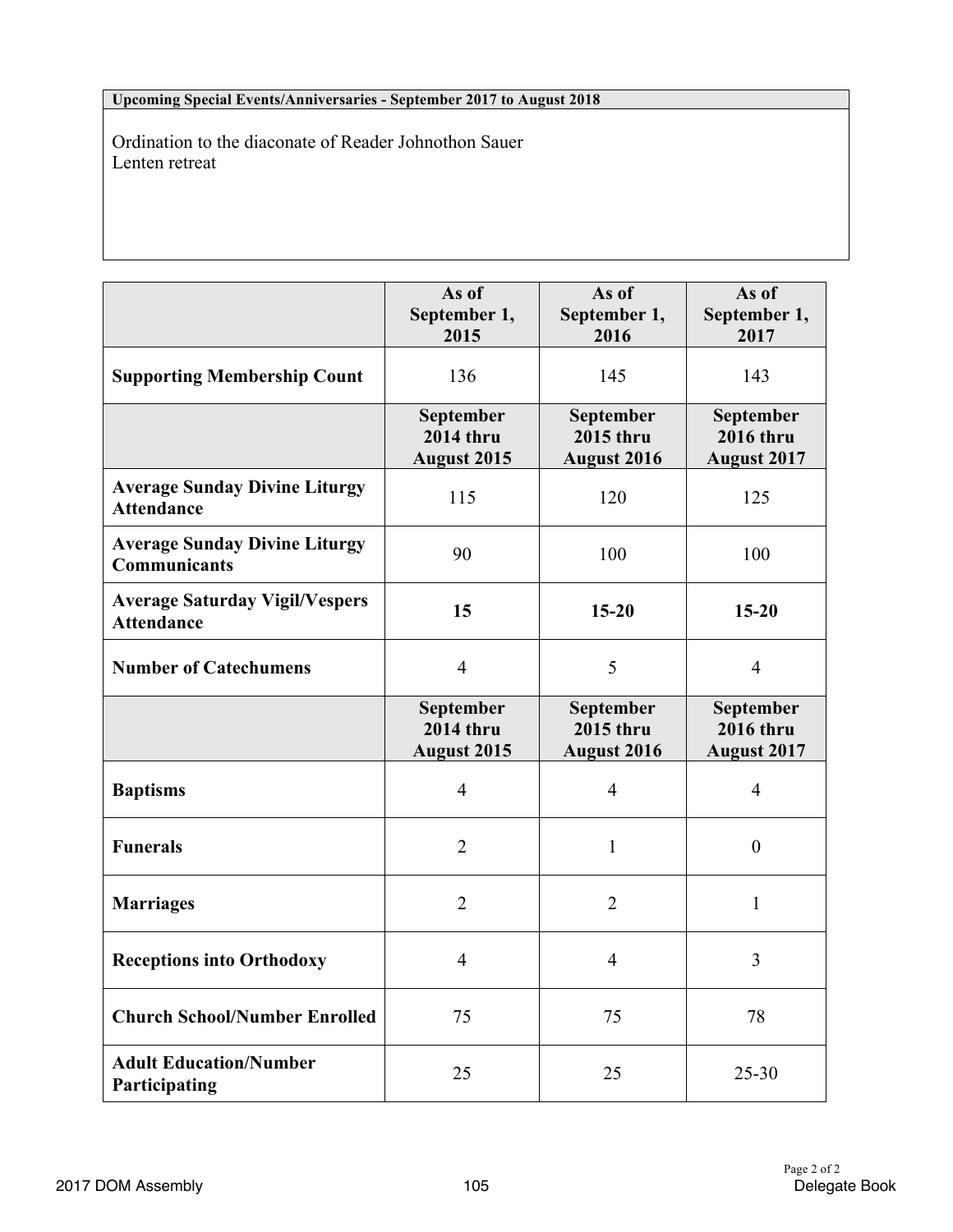## DOM PARISH ANNUAL REPORT

As of September 1, 2017

email completed form to chancery@domoca.org by September 15

| <b>Parish Name and Address</b>                                                                    | Photo |  |
|---------------------------------------------------------------------------------------------------|-------|--|
|                                                                                                   |       |  |
| St. Stephen the First Martyr Orthodox Church                                                      |       |  |
| 802 Whitlock Ave. Crawfordsville, IN 47933                                                        |       |  |
| $(765)$ 267-1410                                                                                  |       |  |
|                                                                                                   |       |  |
|                                                                                                   |       |  |
| <b>Clergy</b>                                                                                     |       |  |
| Rev. Joel Weir, rector                                                                            |       |  |
| Dn. Michael Wilson, assigned deacon                                                               |       |  |
| Rdr. Micah Wilson                                                                                 |       |  |
| <b>Committees/Societies</b>                                                                       |       |  |
| Parish Life Committee                                                                             |       |  |
| <b>Strategic Plan Committee</b>                                                                   |       |  |
| <b>Since September 2016</b>                                                                       |       |  |
| Highlights of Top Three Activities                                                                |       |  |
| Ordination of Deacon Michael Wilson On Sunday, October 16 Bishop Paul visited St.                 |       |  |
| Stephens and ordained Michael Wilson to the Holy Diaconate.                                       |       |  |
| Strategic Plan Committee In 2016, a Strategic Plan Committee was formed and did in depth          |       |  |
| work of considering and determining potential options for the expansion of St. Stephens physical  |       |  |
| facility to adequately accommodate for our growth over the past years and look ahead to           |       |  |
| potential future growth. The SPC work culminated in an All Parish Meeting wherein a consensus     |       |  |
| was determined for next steps in 2017, which include actively looking for new property as well    |       |  |
| as continuing to consider potential property near the existing church to expand for               |       |  |
| parking/building.                                                                                 |       |  |
| First Funeral/Burial While this was hardly a "highlight" as we unexpectedly lost a beloved        |       |  |
| member, husband and father, Billy Belt, this was the first death St. Stephens has experienced.    |       |  |
| The process of grieving, preparation, funeral and burial very much brought our parish together in |       |  |
| a powerful way. We also learned much about how to be prepared for future funerals and continue    |       |  |
| to grow into a new role as support for the widow and children of Billy.                           |       |  |
| Outreach and Charitable Activities                                                                |       |  |
| Ongoing collections taken for Pam's Promise (transitional housing) and F.I.S.H. (food pantry)     |       |  |
| Benevolence Fund used to help several local people in need                                        |       |  |
| Pizza Night Outreach Events                                                                       |       |  |
| Major Challenges Faced                                                                            |       |  |
|                                                                                                   |       |  |
|                                                                                                   |       |  |
|                                                                                                   |       |  |
|                                                                                                   |       |  |
|                                                                                                   |       |  |
| Upcoming Special Events/Anniversaries - September 2017 to August 2018                             |       |  |
| Beginning of new outreach ministries in September: Ancient Wisdom Study Series at local           |       |  |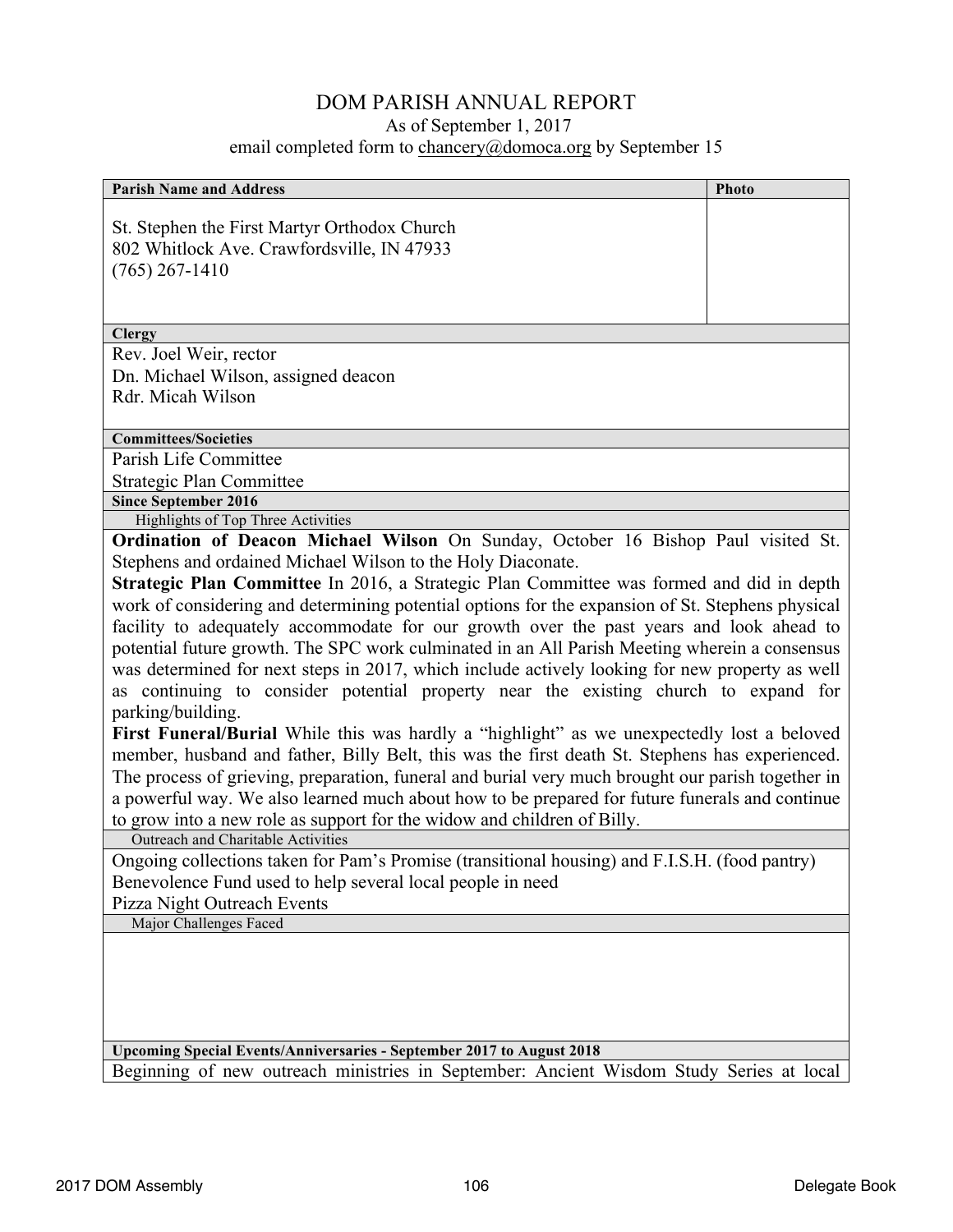coffee shop and brewery. Sunday Evening Compline at Wabash College. Fall Charity: IOCC Cleanup Buckets/Hygiene Kits

|                                                             | As of<br>September 1,<br>2015                       | As of<br>September 1,<br>2016                       | As of<br>September 1,<br>2017                       |
|-------------------------------------------------------------|-----------------------------------------------------|-----------------------------------------------------|-----------------------------------------------------|
| <b>Supporting Membership Count</b>                          | 36                                                  | 34                                                  | 34                                                  |
|                                                             | September<br><b>2014 thru</b><br><b>August 2015</b> | September<br><b>2015 thru</b><br><b>August 2016</b> | September<br><b>2016 thru</b><br><b>August 2017</b> |
| <b>Average Sunday Divine Liturgy</b><br><b>Attendance</b>   | 50                                                  | 56                                                  | 62                                                  |
| <b>Average Sunday Divine Liturgy</b><br><b>Communicants</b> | 43                                                  | 50                                                  | 50                                                  |
| <b>Average Saturday Vigil/Vespers</b><br><b>Attendance</b>  | 12                                                  | 14                                                  | 14                                                  |
| <b>Number of Catechumens</b>                                | $\boldsymbol{0}$                                    | $\mathbf{1}$                                        | $\overline{2}$                                      |
|                                                             | September<br><b>2014 thru</b><br><b>August 2015</b> | September<br><b>2015 thru</b><br><b>August 2016</b> | September<br><b>2016 thru</b><br><b>August 2017</b> |
| <b>Baptisms</b>                                             | 6                                                   | $\overline{2}$                                      | 5                                                   |
| <b>Funerals</b>                                             | $\theta$                                            | $\boldsymbol{0}$                                    | 1                                                   |
| <b>Marriages</b>                                            | $\theta$                                            | $\boldsymbol{0}$                                    | 1                                                   |
| <b>Receptions into Orthodoxy</b>                            | $\boldsymbol{0}$                                    | $\boldsymbol{0}$                                    | 1                                                   |
| <b>Church School/Number Enrolled</b>                        | 19                                                  | 19                                                  | 20                                                  |
| <b>Adult Education/Number</b><br>Participating              | 8                                                   | 10                                                  | 10                                                  |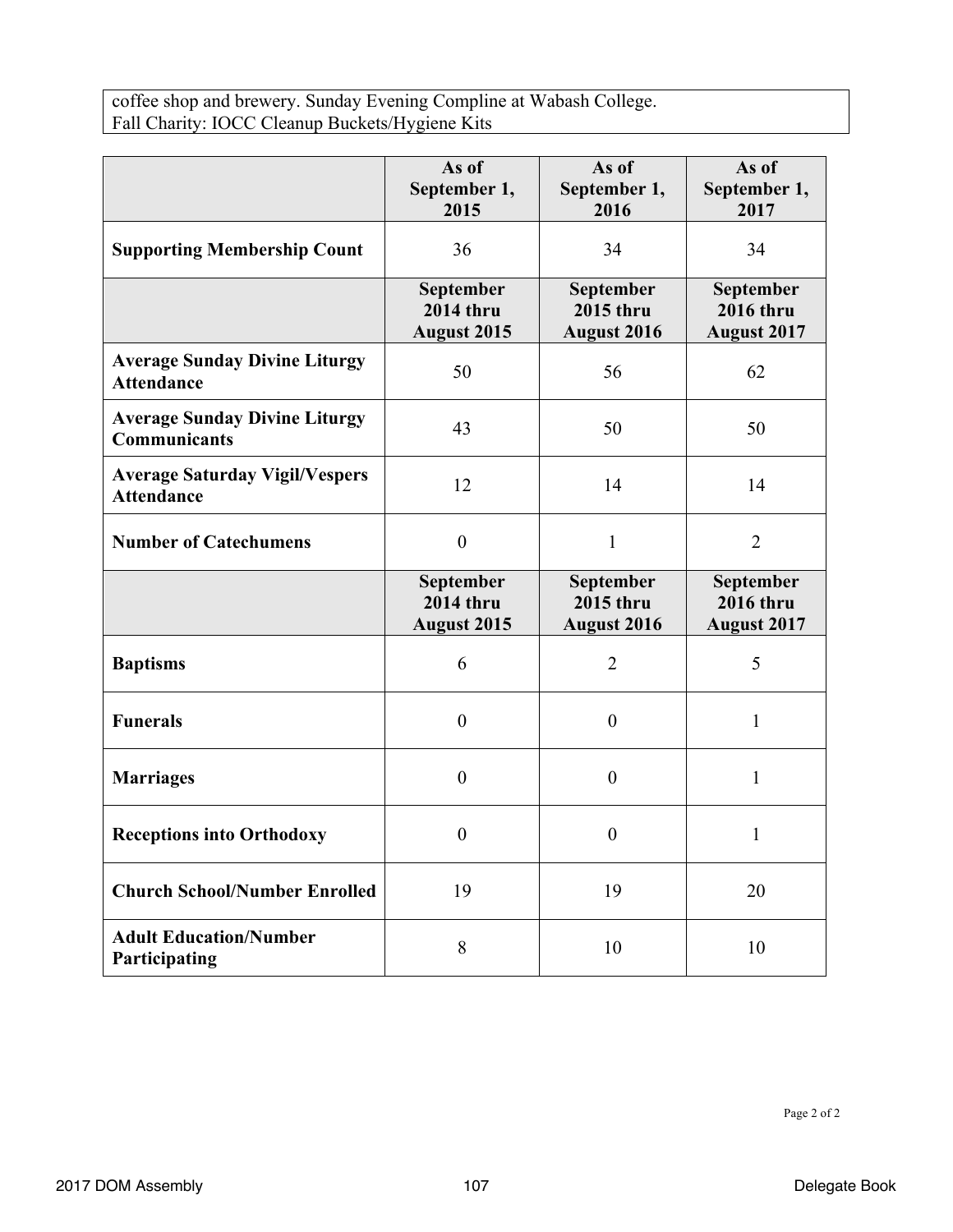| <b>Parish Name and Address</b>                                                                                                                                                                                                                                                                                                                                                                       | <b>Photo</b> |
|------------------------------------------------------------------------------------------------------------------------------------------------------------------------------------------------------------------------------------------------------------------------------------------------------------------------------------------------------------------------------------------------------|--------------|
| St Paul the Apostle, 4451 Wagner Rd, Dayton, OH 45440                                                                                                                                                                                                                                                                                                                                                |              |
| <b>Clergy</b>                                                                                                                                                                                                                                                                                                                                                                                        |              |
| V. Rev. Theodore Bobosh                                                                                                                                                                                                                                                                                                                                                                              |              |
| <b>Committees/Societies</b>                                                                                                                                                                                                                                                                                                                                                                          |              |
| Risk Committee; Facilities Committee; Greeters Committee; Mission Committee                                                                                                                                                                                                                                                                                                                          |              |
| <b>Since September 2016</b>                                                                                                                                                                                                                                                                                                                                                                          |              |
| Highlights of Top Three Activities                                                                                                                                                                                                                                                                                                                                                                   |              |
| In October, 2016, our parish hosted an Icon Exhibit of ancient icons from two private<br>1)<br>collections. The event was free and open to the public. Several hundred visitors came to<br>view the icons. We also had a food truck rally in the church parking lot which was a true<br>crowd pleaser.<br>In March, 2017, we installed 22 icons in the nave of the church. These are all older<br>2) |              |
| icons, 17-19 <sup>th</sup> Centuries , that were purchased on line at auctions. Many of the icons were                                                                                                                                                                                                                                                                                               |              |

removed from churches and now are finding a new church home. 3) This summer parishioners fully funded a new playground for parish families. The playground will be professionally installed in September. All funds were donated by parish families.

Outreach and Charitable Activities

The Parish gives from its Annual Budget \$1900/month to various charities. Additionally the parish does occasionally take collections for various charitable causes, and also distributes funds donated by members for charity to designated charities.

Outreach – in October 2016 the parish hosted its  $2<sup>nd</sup>$  Icon Exhibit, featuring dozens of icons from the 15<sup>th</sup>-19<sup>th</sup> Century as well as other church memorabilia. The event was free and open to the public.

Parish members provide lunch for needy people at the St. Vincent de Paul center in Dayton, have distributed hand knitted blankets to needy folk, and have involved themselves in a number of community social projects including right to life groups and those helping women who have been used in human trafficking.

#### Major Challenges Faced

The Dayton Metro area has slowly been losing population for all of the years of the parish's existence. Jobs have left the area. Almost none of our young people return to Dayton once they leave for college. The parish has maintained a steady number of members with converts coming into the parish. Our parish population has become dominated by young married couples and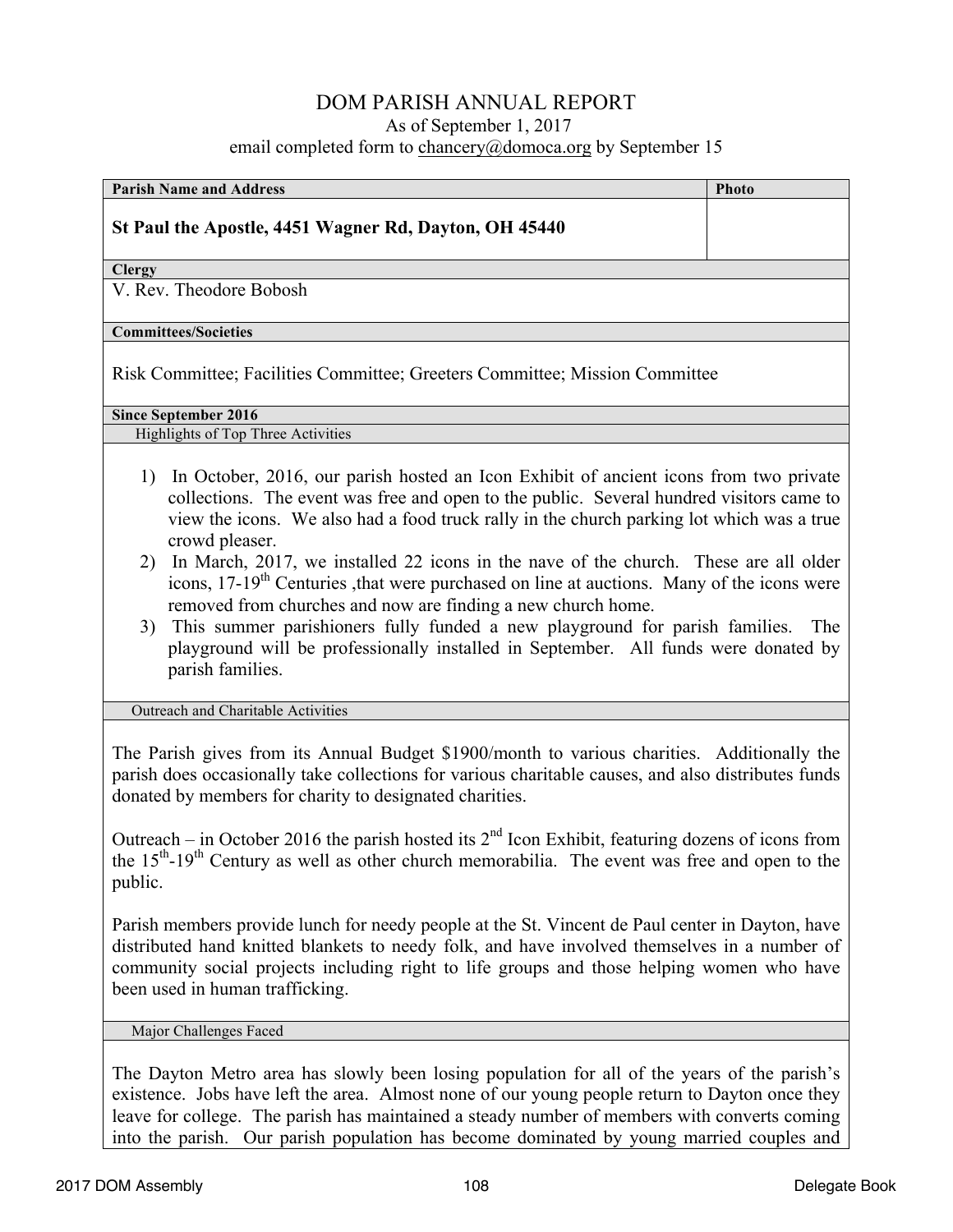their children. This is a demographic that is also struggling with their familial financial needs which makes it a challenge for the parish to meet its annual budget.

**Upcoming Special Events/Anniversaries - September 2017 to August 2018**

The Parish will host a chili cookoff in October, about the same time that it will bless its new playground equipment.

|                                                             | As of<br>September 1,<br>2015                              | As of<br>September 1,<br>2016                       | As of<br>September 1,<br>2017                       |
|-------------------------------------------------------------|------------------------------------------------------------|-----------------------------------------------------|-----------------------------------------------------|
| <b>Supporting Membership Count</b>                          |                                                            |                                                     | 130                                                 |
|                                                             | <b>September</b><br><b>2014 thru</b><br><b>August 2015</b> | <b>September</b><br><b>2015 thru</b><br>August 2016 | September<br><b>2016 thru</b><br><b>August 2017</b> |
| <b>Average Sunday Divine Liturgy</b><br><b>Attendance</b>   |                                                            |                                                     | 110                                                 |
| <b>Average Sunday Divine Liturgy</b><br><b>Communicants</b> |                                                            |                                                     | 90                                                  |
| <b>Average Saturday Vigil/Vespers</b><br><b>Attendance</b>  |                                                            |                                                     | 10                                                  |
| <b>Number of Catechumens</b>                                |                                                            |                                                     | $\overline{4}$                                      |
|                                                             | September<br><b>2014 thru</b><br><b>August 2015</b>        | September<br>2015 thru<br><b>August 2016</b>        | September<br><b>2016</b> thru<br><b>August 2017</b> |
| <b>Baptisms</b>                                             |                                                            |                                                     | $\overline{4}$                                      |
| <b>Funerals</b>                                             |                                                            |                                                     |                                                     |
|                                                             |                                                            |                                                     | 1                                                   |
| <b>Marriages</b>                                            |                                                            |                                                     | 1                                                   |
| <b>Receptions into Orthodoxy</b>                            |                                                            |                                                     | 7                                                   |
| <b>Church School/Number Enrolled</b>                        |                                                            |                                                     | 55                                                  |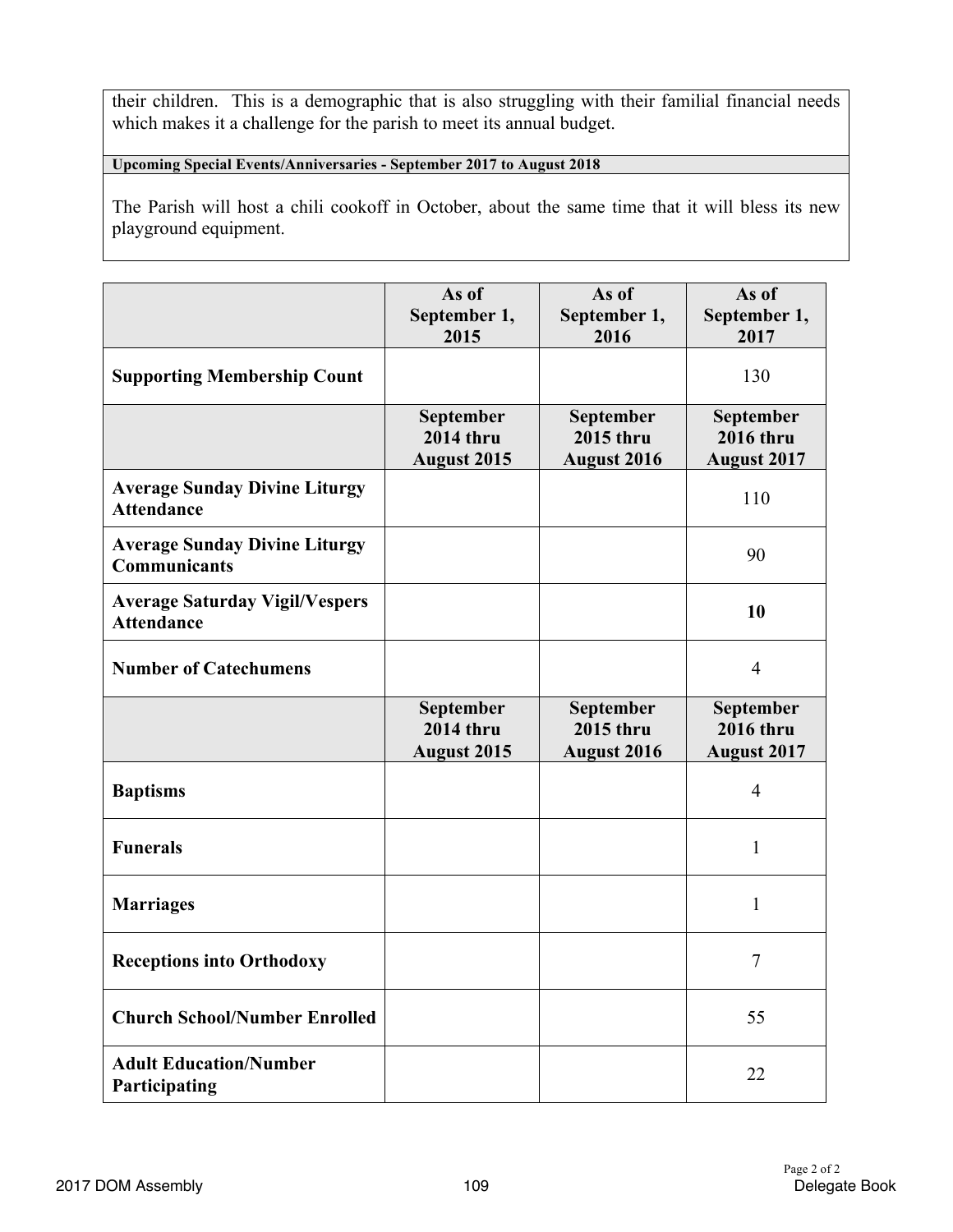| <b>Parish Name and Address</b>                |                                                                                                     | <b>Photo</b> |
|-----------------------------------------------|-----------------------------------------------------------------------------------------------------|--------------|
| St. John the Forerunner Orthodox Church       |                                                                                                     |              |
| 1421 S. Blaine Ave. – Church                  |                                                                                                     |              |
| 1621 W. Howard St. - Mailing Address          |                                                                                                     |              |
| Indianapolis, IN 46221                        |                                                                                                     |              |
|                                               |                                                                                                     |              |
| <b>Clergy</b>                                 |                                                                                                     |              |
| Priest Zachariah Trent – Rector               | Subdeacon Peter Rentsch                                                                             |              |
| Priest David Maroney - Attached               | Subdeacon Luke Seraphim Beecham                                                                     |              |
| Archpriest Joseph Gibson - Retired - Attached |                                                                                                     |              |
| Deacon Joshua Coolman                         |                                                                                                     |              |
| <b>Committees/Societies</b>                   |                                                                                                     |              |
| <b>Book Corner Ministry</b>                   | <b>Childrens Education Ministry</b>                                                                 |              |
| <b>Benevolence Ministry</b>                   | Worship and Liturgical Ministry                                                                     |              |
| <b>Hospitality Ministry</b>                   | <b>Buildings and Grounds Ministry</b>                                                               |              |
| <b>Adult Education Ministry</b>               | Parish Life Ministry                                                                                |              |
| <b>Finance Ministry</b>                       | St. John's Camp Ministry                                                                            |              |
| Library Ministry                              |                                                                                                     |              |
| <b>Since September 2016</b>                   |                                                                                                     |              |
| Highlights of Top Three Activities            |                                                                                                     |              |
|                                               | The third annual West Indianapolis Kids Day Festival in September. Food, fun and games were offered |              |
| and a good time was had by all.               |                                                                                                     |              |

The annual fall retreat was held. Fr. Andrew Cuneo was the speaker and he spoke on the writings of C.S. Lewis.

In May, St. John's hosted Chaplain Mike Mercer, a Hospice Chaplain with Community Health and Peter Rosenberger a writer and speaker, for a symposium on the subject of Caregiving.

Outreach and Charitable Activities

Weekly collections for the Community food pantry.

FOCUS Indianapolis has continued to host a Friday evening dinner open the neighborhood in our annex building. The dinners are currently held on two evenings a month with plans to go to weekly. Eventually the plan is for a weekly event. There have been many volunteers from multiple parishes including St. John. Plans continue develop for the introduction of a "Shower to the People" truck.

Major Challenges Faced

We at St. John's are in the beginnings of discussions concerning the construction of our parish hall, offices and classrooms. We are currently using our annex building which is located across the parking lot from the temple.

**Upcoming Special Events/Anniversaries - September 2017 to August 2018**

Another multi-parish retreat is scheduled for October. The speaker will be Archimandrite Joseph Morris. Fr. Joseph is the abbot of St. Gregory Palamas Monastery.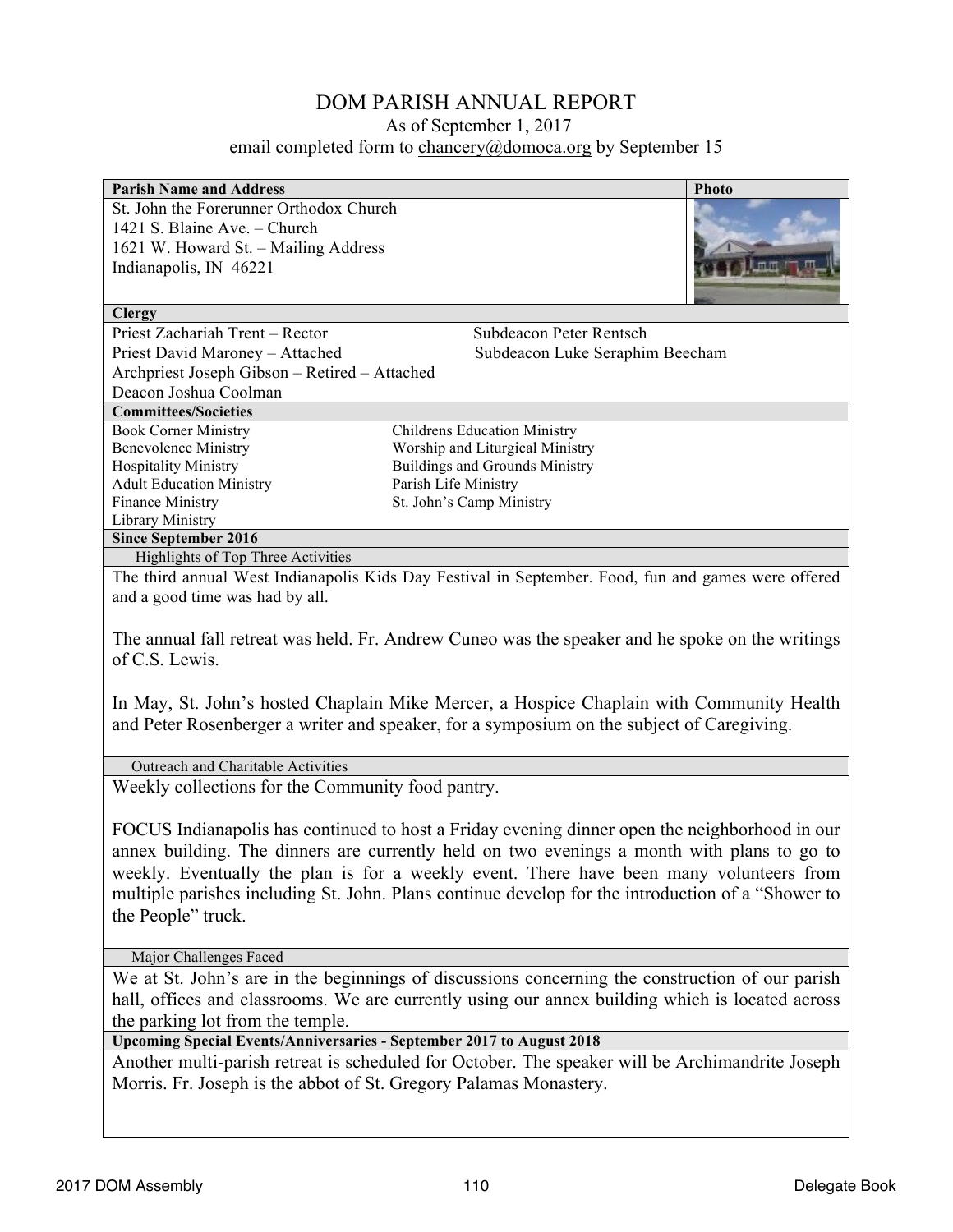|                                                             | As of<br>September 1,<br>2015                       | As of<br>September 1,<br>2016                       | As of<br>September 1,<br>2017                       |
|-------------------------------------------------------------|-----------------------------------------------------|-----------------------------------------------------|-----------------------------------------------------|
| <b>Supporting Membership Count</b>                          | 92                                                  | 94                                                  | 90                                                  |
|                                                             | September<br><b>2014 thru</b><br><b>August 2015</b> | September<br><b>2015 thru</b><br><b>August 2016</b> | September<br><b>2016 thru</b><br><b>August 2017</b> |
| <b>Average Sunday Divine Liturgy</b><br><b>Attendance</b>   | 80                                                  | 80                                                  | 80                                                  |
| <b>Average Sunday Divine Liturgy</b><br><b>Communicants</b> | 70                                                  | 70                                                  | 70                                                  |
| <b>Average Saturday Vigil/Vespers</b><br><b>Attendance</b>  | 15                                                  | 15                                                  | 15                                                  |
| <b>Number of Catechumens</b>                                | 3                                                   | $\overline{2}$                                      | 3                                                   |
|                                                             | September<br>$2014$ thru<br><b>August 2015</b>      | September<br><b>2015 thru</b><br><b>August 2016</b> | September<br><b>2016 thru</b><br><b>August 2017</b> |
| <b>Baptisms</b>                                             | $\overline{4}$                                      | 3                                                   | $\overline{3}$                                      |
| <b>Funerals</b>                                             | 1                                                   | $\boldsymbol{0}$                                    | $\mathbf{1}$                                        |
| <b>Marriages</b>                                            | $\overline{0}$                                      | 1                                                   | 3                                                   |
| <b>Receptions into Orthodoxy</b>                            | 3                                                   | $\overline{2}$                                      | $\mathbf{1}$                                        |
| <b>Church School/Number Enrolled</b>                        | 26                                                  | 26                                                  | 28                                                  |
| <b>Adult Education/Number</b><br>Participating              | 22                                                  | $\boldsymbol{0}$                                    | $\boldsymbol{0}$                                    |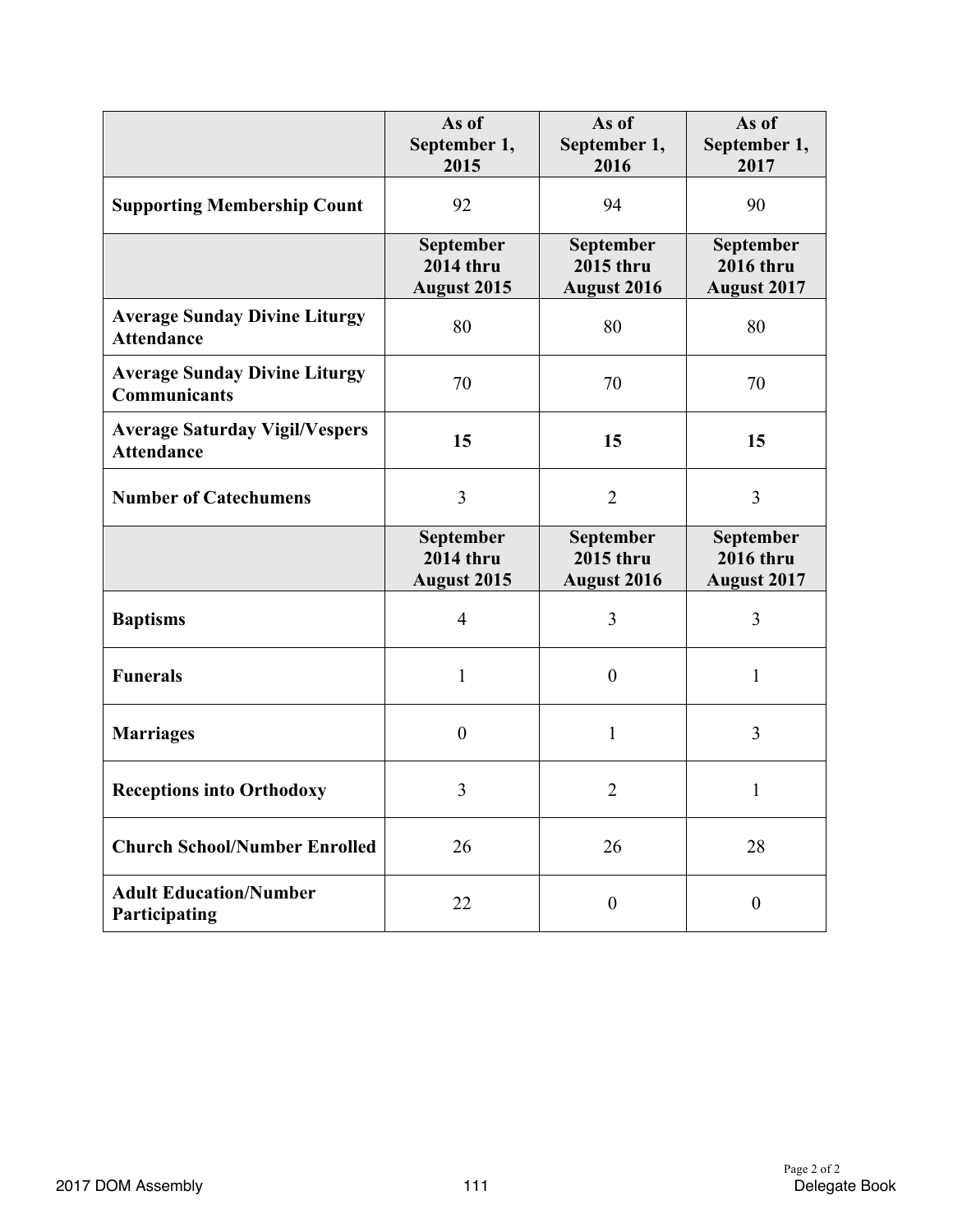| <b>Parish Name and Address</b>                                                        |              |
|---------------------------------------------------------------------------------------|--------------|
| <b>St Thomas the Apostle Orthodox Church</b>                                          | <b>Photo</b> |
|                                                                                       |              |
| 914 W. Taylor St                                                                      |              |
| <b>Kokomo, IN 46901</b>                                                               |              |
|                                                                                       |              |
| <b>Clergy</b>                                                                         |              |
| Rev. Philip Vernon Lashbrook                                                          |              |
| Deacon Raphael Gary Fadil                                                             |              |
|                                                                                       |              |
|                                                                                       |              |
| <b>Committees/Societies</b>                                                           |              |
|                                                                                       |              |
| <b>Building Committee</b>                                                             |              |
| <b>Hospitality Committee</b>                                                          |              |
| <b>Church School Committee</b>                                                        |              |
|                                                                                       |              |
|                                                                                       |              |
|                                                                                       |              |
| <b>Since September 2016</b>                                                           |              |
| Highlights of Top Three Activities<br>Relay for Life - St Thomas booth                |              |
|                                                                                       |              |
| <b>CAM Burger Festival participation</b>                                              |              |
| Had a new infant baptistery made                                                      |              |
|                                                                                       |              |
|                                                                                       |              |
|                                                                                       |              |
| Outreach and Charitable Activities                                                    |              |
| Prison ministry at Miami Correctional Facility                                        |              |
| Relay for Life                                                                        |              |
| CAM (Coordinated Assisted Ministry)                                                   |              |
| Sent 4 campers to St John summer camp                                                 |              |
|                                                                                       |              |
|                                                                                       |              |
| Major Challenges Faced                                                                |              |
| Cancer radiation treatments for Rev. Philip, and health issues for older parishioners |              |
|                                                                                       |              |
|                                                                                       |              |
|                                                                                       |              |
|                                                                                       |              |
| Upcoming Special Events/Anniversaries - September 2017 to August 2018                 |              |
| <b>Annual Harvest Party</b>                                                           |              |
|                                                                                       |              |
|                                                                                       |              |
|                                                                                       |              |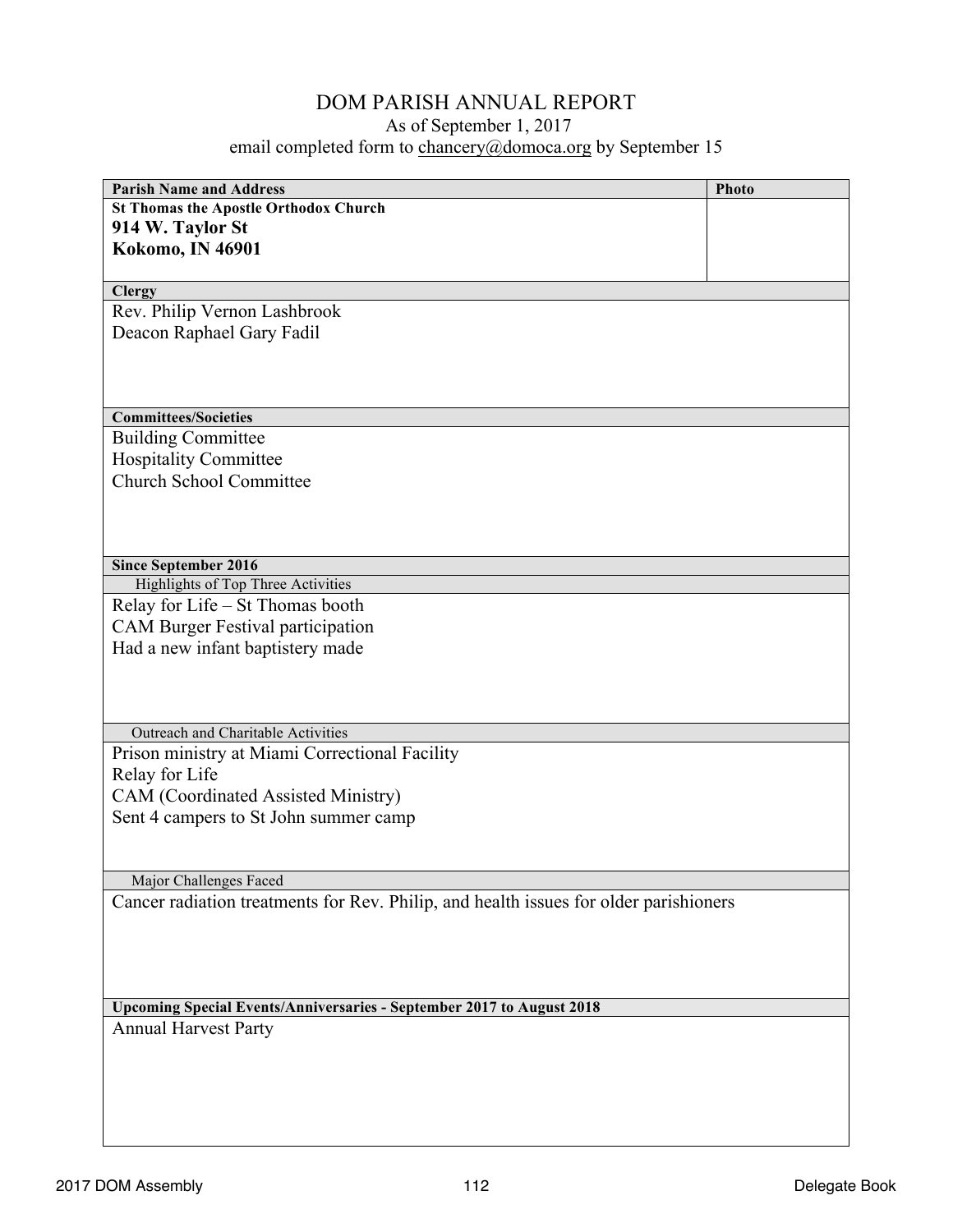|                                                             | As of<br>September 1,<br>2015                       | As of<br>September 1,<br>2016                       | As of<br>September 1,<br>2017                       |
|-------------------------------------------------------------|-----------------------------------------------------|-----------------------------------------------------|-----------------------------------------------------|
| <b>Supporting Membership Count</b>                          | 21                                                  | 21                                                  | 21                                                  |
|                                                             | September<br><b>2014 thru</b><br><b>August 2015</b> | September<br><b>2015 thru</b><br><b>August 2016</b> | September<br><b>2016 thru</b><br><b>August 2017</b> |
| <b>Average Sunday Divine Liturgy</b><br><b>Attendance</b>   | 29                                                  | 29                                                  | 30                                                  |
| <b>Average Sunday Divine Liturgy</b><br><b>Communicants</b> | 25                                                  | 25                                                  | 25                                                  |
| <b>Average Saturday Vigil/Vespers</b><br><b>Attendance</b>  | 10                                                  | 10                                                  | 10                                                  |
| <b>Number of Catechumens</b>                                |                                                     |                                                     |                                                     |
|                                                             | September<br><b>2014 thru</b><br><b>August 2015</b> | September<br><b>2015 thru</b><br><b>August 2016</b> | September<br><b>2016 thru</b><br><b>August 2017</b> |
| <b>Baptisms</b>                                             | $\overline{2}$                                      | $\overline{4}$                                      | $\mathbf{1}$                                        |
| <b>Funerals</b>                                             | $\mathbf{1}$                                        |                                                     |                                                     |
| <b>Marriages</b>                                            | $\mathbf{1}$                                        |                                                     |                                                     |
| <b>Receptions into Orthodoxy</b>                            |                                                     | $\overline{2}$                                      | $\mathbf{1}$                                        |
| <b>Church School/Number Enrolled</b>                        | $\overline{2}$                                      |                                                     | $\mathbf{1}$                                        |
| <b>Adult Education/Number</b><br>Participating              | $\tau$                                              | 10                                                  | 6                                                   |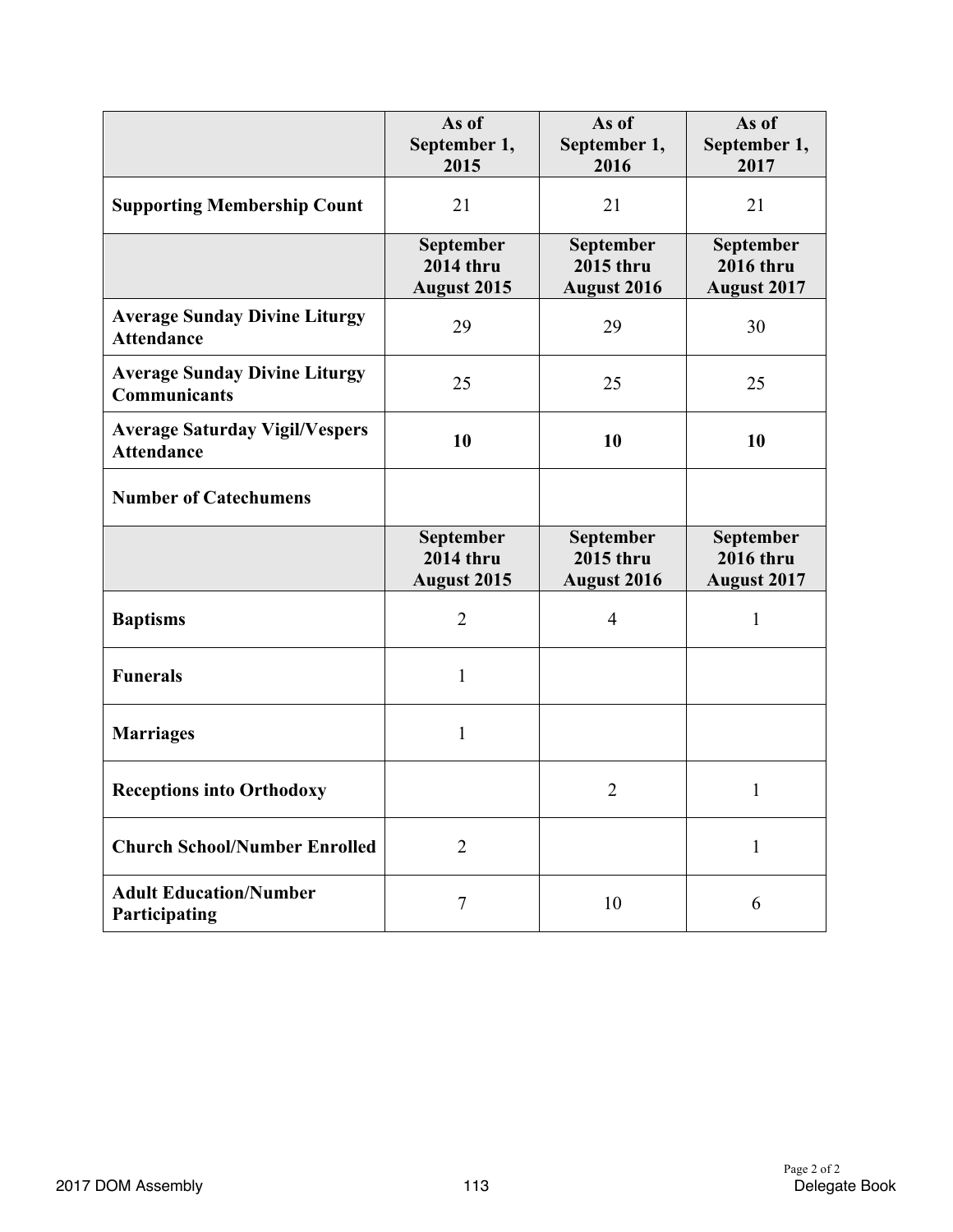**Parish Name and Address** Photo St. Stephen the First Martyr athodox Church 3560 Shawnee Rd Lima, 0H 45806 Clergy Subdeacon Joshua Hodges Reader Jonathan Wey Reader Daniel Hodges **Committees/Societies** · Haspitality Committee<br>· Women's Group<br>· Seeker's Group -Parish Council - Church School - Parsonage Building Committee **Since September 2016 Highlights of Top Three Activities** Annual Cookie Walk · Feast day + auction · Continued parsonage renovation (walkway to church, front Outreach and Charitable Activities · Sponsored Christmas family · Advent canned goods drive · Women's group · Open gate (providing food during a social services gathering) ·Financial Challenges - Growth · Loss of Priest Upcoming Special Events/Anniversaries - September 2017 to August 2018 · Cookie Walk · Neighborhood Christmas caroling · Feast day + auction